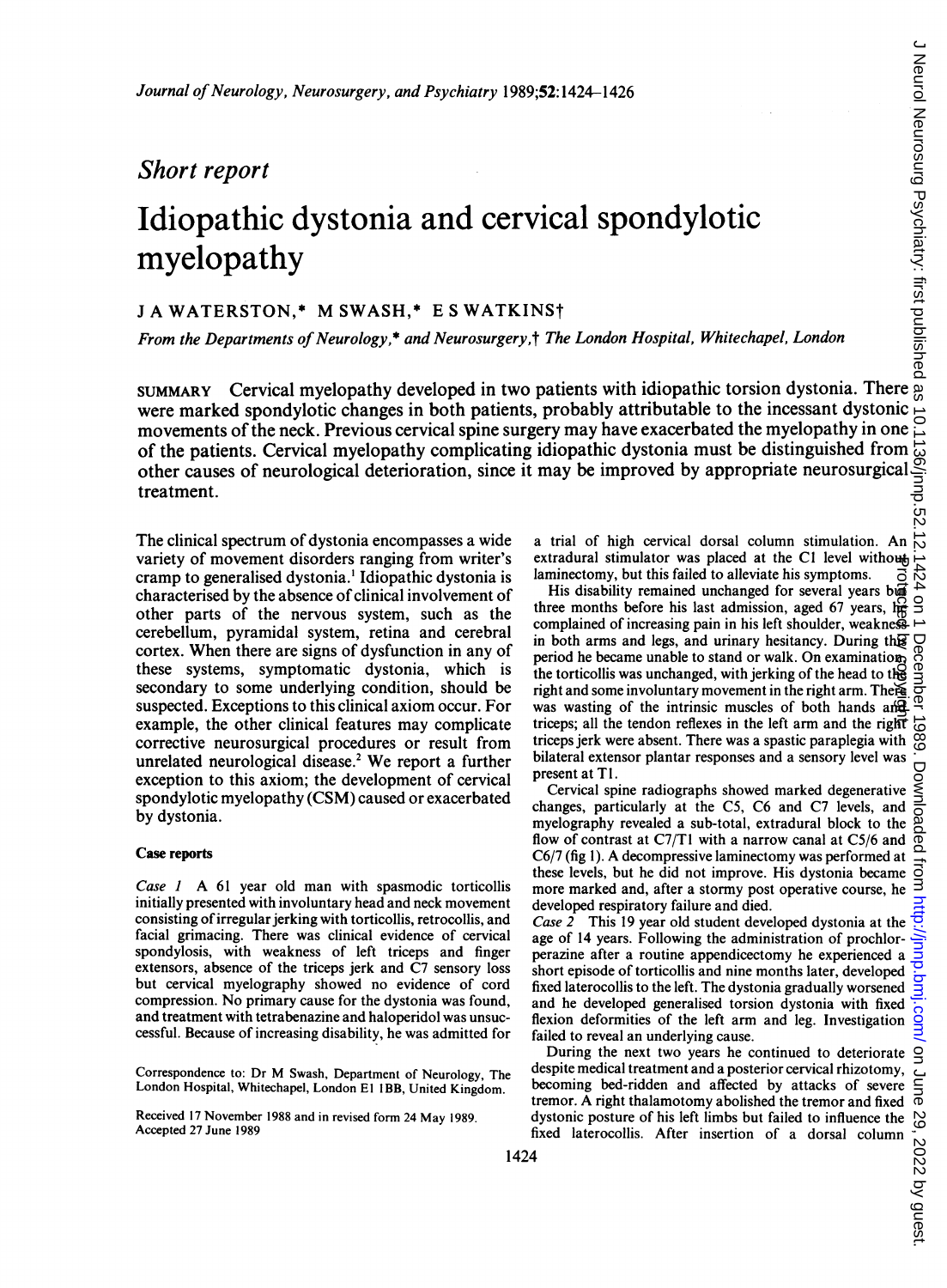

Fig 1 Case 1: cervical myelogram. (a) AP view-subtotal block at  $C7/T1$  level. (b) Lateral view--narrowing of spinal canal at  $C5/6$ ,  $C6/7$ levels with deformation of cord.



stimulator at the cervico-medullary junction there was marked improvement in his neck posture and mobility, and he was able to return to college and to play sport.

One year later he was readmitted with increasing generalised dystonia. A new power source for the dorsal column stimulator was implanted, but he continued to deteriorate. A left thalamotomy was then performed with some improvement in the dystonia affecting his right hand. He initially maintained this improvement but then over several weeks noticed increasing limb dystonia with frequent dystonic spasms. Several explorations of the stimulator site and its connections were undertaken for recurrent technical difficulties. On the day following one such procedure he developed rapidly progressive weakness in both arms, paraesthesiae below the neck and then the abrupt onset of an almost complete flaccid quadriparesis with respiratory difficulties and <sup>a</sup> sensory level in the mid-cervical region. A myelogram showed severe cervical spondylosis with marked kyphosis and forward subluxation of C2 on C3, and C3 on C4, and narrowing of the cervical canal at C3 and C4, the level of the stimulating electrode. There was angulation of the cord at the level of the C3/C4 subluxation (fig 2).

Immediate exploration of the stimulator site was perfor-

med but little improvement occurred. A posterior cervical fusion was then performed from the occiput to C4, with synchronous anterior fusion at the C3/C4 level. Over the course of several months there was gradual improvement, particularly in the left arm and leg.

#### **Discussion**

It is prudent to recognise CSM as <sup>a</sup> cause of functional deterioration in the dystonic patient. In case 1, cervical spondylosis without myelopathy was present at the time of diagnosis of the dystonia. The patient developed a cervical cord syndrome due to extradural compression from osteophytes at the lower cervical levels. In case 2, severe cervical spondylosis with subluxation and kyphosis caused an acute myelopathy, probably due to cord traction across the kyphotic zone. In this case, although the cervical spine deformity was probably exacerbated by previous cervical laminectomy, it seems likely that the spondylotic changes were due to the dystonia.